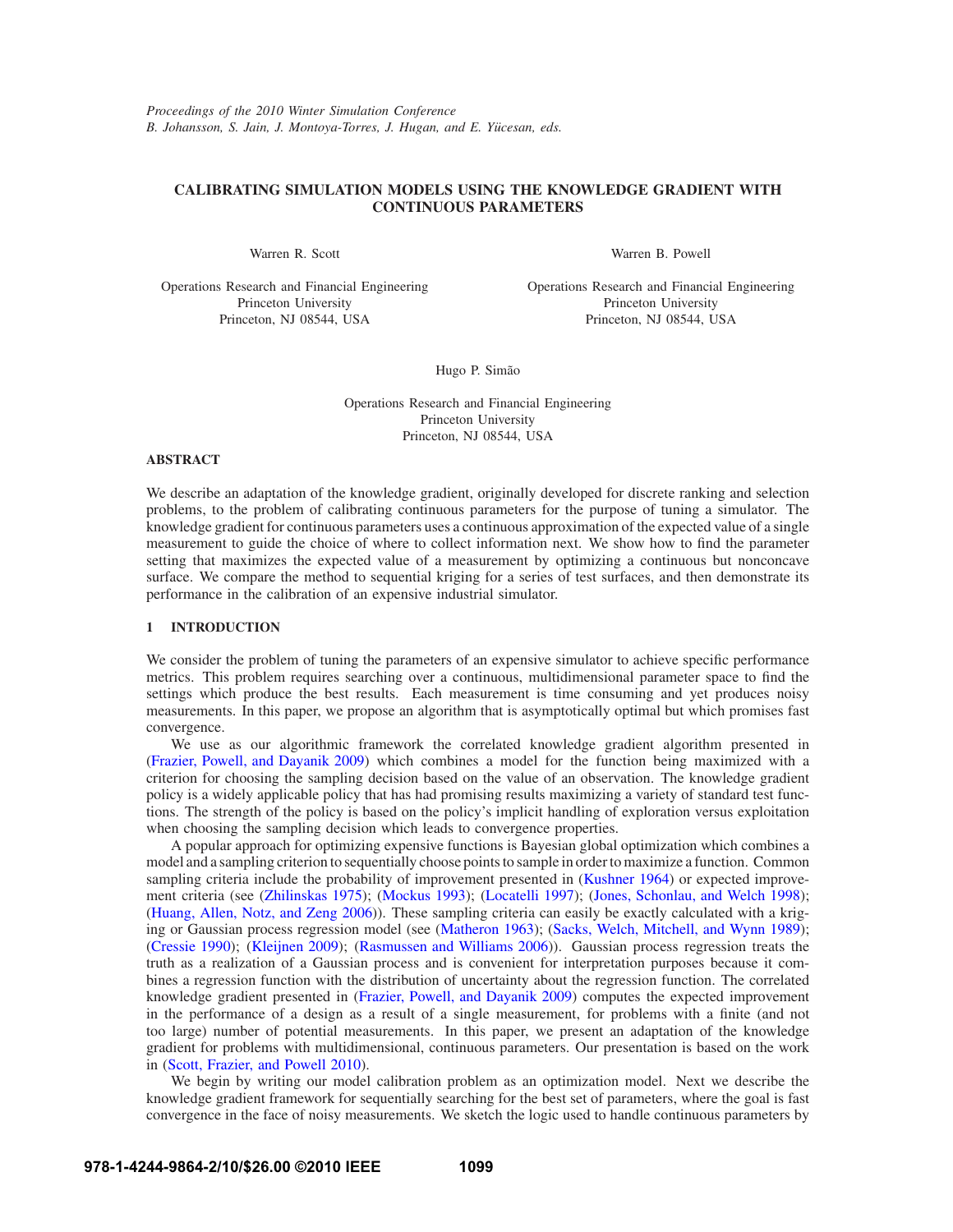using an approximation of the knowledge gradient, which allows us to find the best measurement by solving a nonlinear programming problem over a nonconcave surface. Finally, we compare its performance against sequential kriging on structured test problems as well as an industrial simulator.

### **1.1 CALIBRATION PROBLEM**

We want to calibrate our simulator over *p* continuous parameters,  $x = [x_1, ..., x_p]^T$ . After the simulator runs with a fixed *x*, it outputs *q* statistics of the company's simulated operations,  $G_1(x),...,G_q(x)$ ; our observations of these statistics contain noise because there is randomness in the simulator. We want to calibrate the simulator against the company's actual operations so we use the company's true statistics which are *g*1,...,*gq*. We want to find parameters x such that  $G_i(x)$  is close to  $g_i$  for  $i = 1, ..., q$ . Using a quadratic loss function, we can write our objective as maximizing the function  $\mu(x)$  given by

$$
\mu(x) = -\sum_{i=1}^{q} (G_i(x) - g_i)^2.
$$
\n(1)

Our optimization problem can now be written

$$
\max_{x \in \mathcal{X}} \mu(x),\tag{2}
$$

where  $x \in \mathbb{R}^p$  and X is a compact set. Our observations of  $\mu(x)$  contain noise since there is randomness in the simulator. We will sequentially choose parameter settings  $x^n$  for  $n = 0, ..., N - 1$  where *N* is the number of times we are allowed to run the simulator due to time constraints. For  $n = 0, ..., N - 1$ , after deciding to try parameter setting  $x^n$ , we run the simulator which gives us a noisy observation of  $\mu(x^n)$  which we call  $\hat{y}^{n+1}$ . We next describe a model for  $\mu(x)$ .

### **2 KNOWLEDGE GRADIENT FRAMEWORK**

We summarize the correlated knowledge gradient framework as presented in (Frazier, Powell, and Dayanik 2009) and extend it to the case of continuous decision variables. The framework combines a model for the function being maximized as well as a method for choosing the sampling decision based on the value of an observation.

#### **2.1 GAUSSIAN PROCESS REGRESSION**

Gaussian process regression (see (Rasmussen and Williams 2006)) or equivalently kriging in geosciences (see (Matheron 1963)) uses a Bayesian approach to model the function  $\mu(x)$ . We treat  $\mu(x)$  as a realization of a Gaussian process; for any set of points  $[x^0, ..., x^n]$ ,  $[\mu(x^0), ..., \mu(x^n)]$  is a realization of a multivariate normal distribution. That is,  $[\mu(x^0),..., \mu(x^n)]^T \sim \mathcal{N}(\mu^0([\mathbf{x}^0,...,\mathbf{x}^n]), \Sigma^0([\mathbf{x}^0,...,\mathbf{x}^n]))$ , where  $\mu^0([\mathbf{x}^0,...,\mathbf{x}^n])$  is  $\mathbb{E}([\mu(x^0),...,\mu(x^n)]^T)$  and  $\Sigma^0([\mathbf{x}^0,...,\mathbf{x}^n])$  is  $\text{Cov}([\mu(x^0),...,\mu(x^n)]^T)$ . The mean of th set to a constant, and the initial covariance matrix can be fully specified by using a covariance function. For arbitrary points  $x^0$  and  $x^1$ , define  $\Sigma^0(x^0, x^1) = \text{Cov}(\mu(x^0), \mu(x^1))$ . We use the power exponential covariance function as in (Jones, Schonlau, and Welch 1998) to assign the initial covariance,

$$
\Sigma^{0}(x^{0}, x^{1}) = \text{Cov}(\mu(x^{0}), \mu(x^{1})) = \beta e^{-\sum_{i=1}^{p} \alpha_{i}(x_{i}^{0} - x_{i}^{1})^{2}},
$$
\n(3)

where  $\beta > 0$  is a scalar which specifies the uncertainty of  $\mu$  (larger variance is larger uncertainty), and  $\alpha_i > 0$ specifies the smoothness in dimension *i* (larger correlations create a smoother regression function). Intuitively, if  $x^0$  and  $x^1$  are close,  $\mu(x^0)$  and  $\mu(x^1)$  will be highly correlated, roughly meaning  $\mu(x^0)$  and  $\mu(x^1)$  are expected to be similar.

To formally denote the information available at iteration *n*, we define a filtration  $\mathcal{F}^n$  as the sigma-algebra generated by  $x^0, \hat{y}^1, \ldots, x^{n-1}, \hat{y}^n$ . We denote our posterior distribution as  $\mu^n([x^0, \ldots, x^n]) = \mathbb{E}([\mu(x^0), \ldots, \mu(x^n)]^T | \mathscr{F}^n)$ ,  $\Sigma^{n}([x^{0},...,x^{n}]) = \text{Cov}([\mu(x^{0}),..., \mu(x^{n})]^{T}[\mathscr{F}^{n})$ , and  $\Sigma^{n}(x^{0},x^{1}) = \text{Cov}(\mu(x^{0}),\mu(x^{1})|\mathscr{F}^{n})$ . We assume our observations are normally distributed around the truth with variance  $\lambda(x)$ , that is  $\hat{y}^{n+1}|\mu, x^n \sim \mathcal{N}(\mu(x^n), \lambda(x^n))$ . The multivariate normal distribution is a conjugate family when the observations come from a normal distribution with known variance, and hence  $[\mu(x^0), \ldots, \mu(x^n)]$  conditioned on  $\mathcal{F}^n$  also has a multivariate normal distribution. Let  $I_n$  be an  $n \times n$  identity matrix and suppose we are at iteration *n*, meaning we have observed  $\hat{y}^1, \ldots, \hat{y}^n$  at the decisions  $x^0, ..., x^{n-1}$ . We now give the equations for the regression (see (Meinhold and Singpurwalla 1983);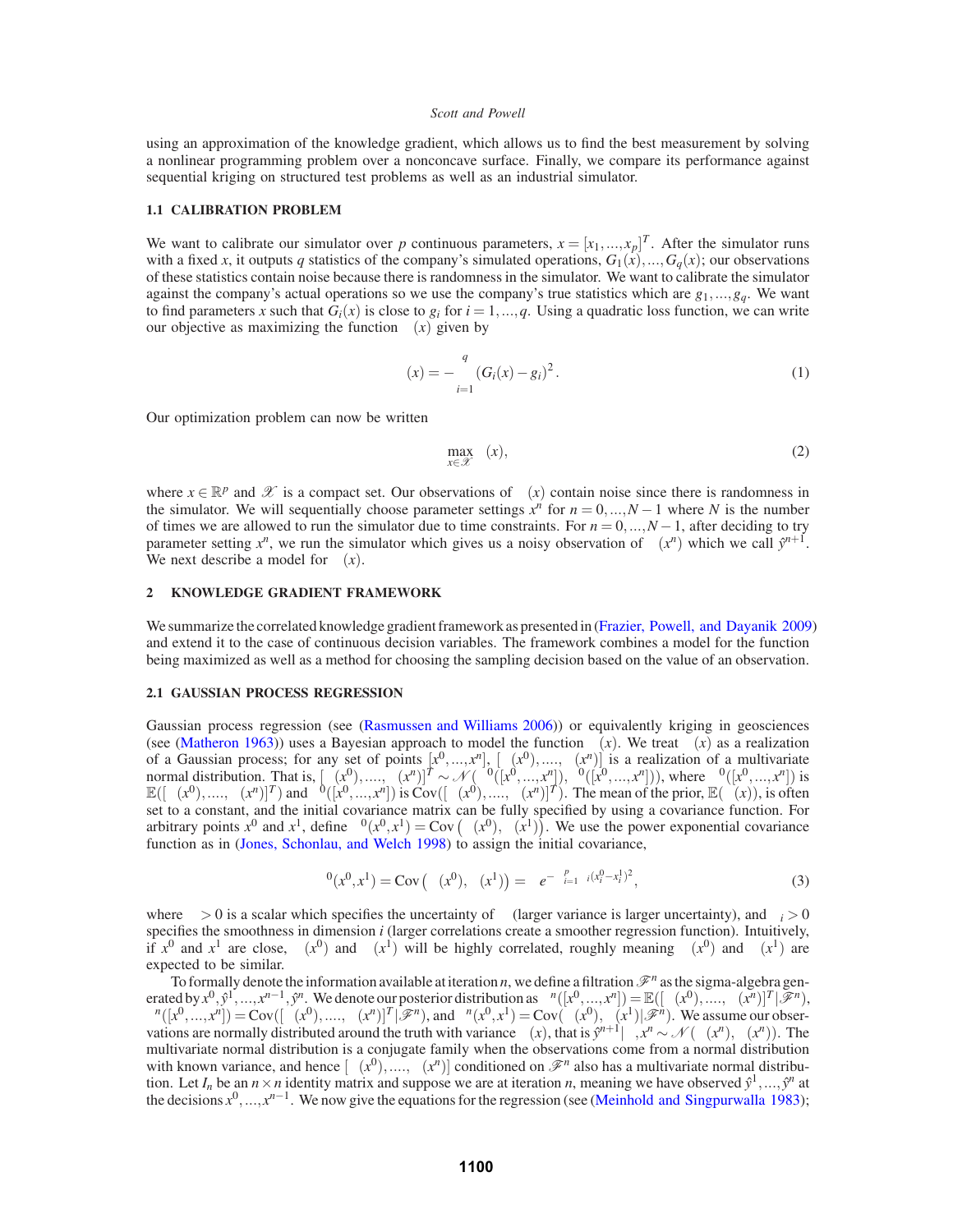(Rasmussen and Williams 2006)). The residuals are given by

$$
\tilde{\mathbf{y}}^n = \begin{bmatrix} \hat{\mathbf{y}}^1 \\ \vdots \\ \hat{\mathbf{y}}^n \end{bmatrix} - \begin{bmatrix} \mu^0(x^0) \\ \vdots \\ \mu^0(x^{n-1}) \end{bmatrix},\tag{4}
$$

and the covariance of the residuals are given by,

$$
S^{n} = \Sigma^{0} + \begin{bmatrix} \lambda(x^{0}) & & \\ & \ddots & \\ & & \lambda(x^{n-1}) \end{bmatrix} . \tag{5}
$$

The optimal Kalman gain can be calculated as,

$$
K^n = \Sigma^0 [S^n]^{-1},\tag{6}
$$

and the updated means and covariance matrix of the first *n* decisions can be written in matrix notation as,

$$
\begin{bmatrix} \mu^n(x^0) \\ \vdots \\ \mu^n(x^{n-1}) \end{bmatrix} = \begin{bmatrix} \mu^0(x^0) \\ \vdots \\ \mu^0(x^{n-1}) \end{bmatrix} + K^n \tilde{\mathbf{y}}^n, \tag{7}
$$

$$
\Sigma^n = (I_n - K^n) \Sigma^0.
$$
\n(8)

The updated mean and variance of an arbitrary deicision, *x*, is called Gaussian process regression and is given by

$$
\mu^{n}(x) = \mu^{0}(x) + \left[\Sigma^{0}(x^{0}, x) , \cdots, \Sigma^{0}(x^{n-1}, x)\right] \left[S^{n}\right]^{-1} \tilde{y}^{n}, \tag{9}
$$

$$
\Sigma^{n}(x,x) = \Sigma^{0}(x,x) - \left[\Sigma^{0}(x^{0},x) , \cdots, \Sigma^{0}(x^{n-1},x)\right] \left[S^{n}\right]^{-1} \begin{bmatrix} \Sigma^{0}(x^{0},x) \\ \vdots \\ \Sigma^{0}(x^{n-1},x) \end{bmatrix} . \tag{10}
$$

For a complete derivation of recursive updating equations and their relation to a standard normal random variable see (Frazier, Powell, and Dayanik 2009). The regression can be updated recursively with the equation

$$
\begin{bmatrix} \mu^{n+1}(x^0) \\ \vdots \\ \mu^{n+1}(x^n) \end{bmatrix} = \begin{bmatrix} \mu^n(x^0) \\ \vdots \\ \mu^n(x^n) \end{bmatrix} + \frac{y^{n+1} - \mu^n(x^n)}{\lambda(x^n) + \Sigma^n(x^n, x^n)} \begin{bmatrix} \Sigma^n(x^0, x^n) \\ \vdots \\ \Sigma^n(x^n, x^n) \end{bmatrix} . \tag{11}
$$

Noting that  $Var(y^{n+1} - \mu^n(x^n)|\mathcal{F}^n) = \lambda(x^n) + \Sigma^n(x^n, x^n)$ , equation (11) can be rewritten

$$
\begin{bmatrix} \mu^{n+1}(x^0) \\ \vdots \\ \mu^{n+1}(x^n) \end{bmatrix} = \begin{bmatrix} \mu^n(x^0) \\ \vdots \\ \mu^n(x^n) \end{bmatrix} + \frac{Z^{n+1}}{\sqrt{\lambda(x^n) + \Sigma^n(x^n, x^n)}} \begin{bmatrix} \Sigma^n(x^0, x^n) \\ \vdots \\ \Sigma^n(x^n, x^n) \end{bmatrix},
$$
(12)

where  $Z^{n+1}$  is a standard normal random variable which equals  $(y^{n+1} - \mu^n(x^n)) / \sqrt{\lambda(x^n) + \Sigma^n(x^n, x^n)}$ ; all the other terms in equation (12) are  $\mathcal{F}^n$  measurable and hence constants.

### **2.2 KNOWLEDGE GRADIENT**

The knowledge gradient is a nonnegative number which gives the value of a measurement defined to be the expected amount the maximum of the regression will increase due to one additional observation at a decision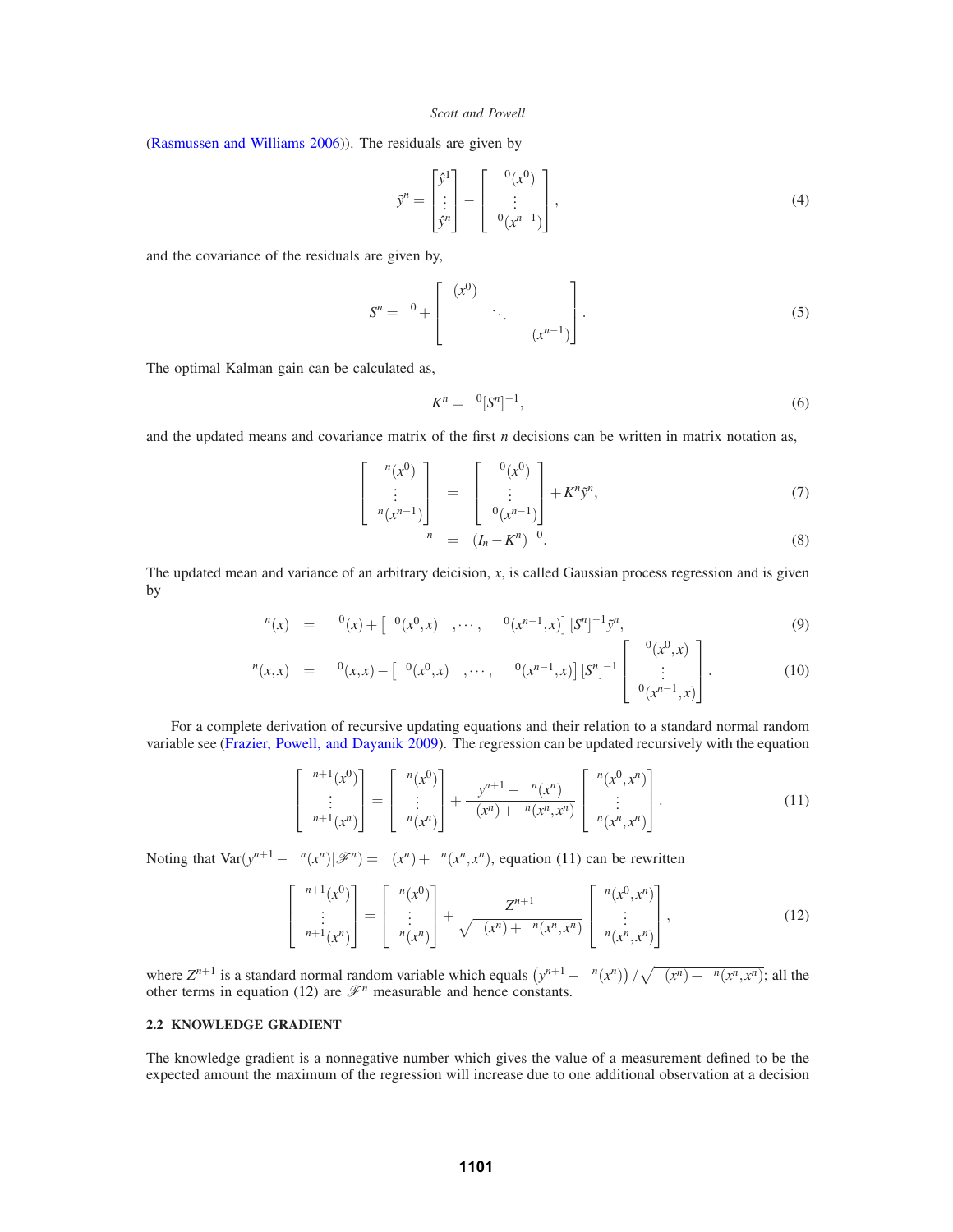*x*. Mathematically this is written in (Frazier, Powell, and Dayanik 2009) as

$$
v^{KG,n}(x) = \mathbb{E}\left[\max_{u \in \mathcal{X}} \mu^{n+1}(u) \middle| \mathcal{F}^n, x^n = x\right] - \max_{u \in \mathcal{X}} \mu^n(u),\tag{13}
$$

where the first term is the expected maximum of the regression after one additional observation at decision *x* and the second term is the current maximum of the regression function. In equation (13),  $\mu^{n+1}(u)$  is a random variable because it depends on the observation  $y^{n+1}$ . The knowledge gradient is larger at decisions where the regression function is higher, but it is also larger at points where there is more uncertainty. The knowledge-gradient policy chooses the sampling decision at time *n* by maximizing the knowledge gradient,

$$
x^n \in \operatorname{argmax}_{x \in \mathcal{X}} v^{KG,n}(x). \tag{14}
$$

When the decision space is discrete and finite, the knowledge gradient can be exactly calculated using the algorithms described in (Frazier, Powell, and Dayanik 2009). To search over a continuous parameter space, approximations are necessary to calculate the knowledge gradient. Below we propose an adaptation of the knowledge gradient where we approximate (13) in a way that makes it possible to search over  $v^{KG}(x)$  as a continuous surface.

## **2.3 APPROXIMATE KNOWLEDGE GRADIENT**

To handle problems where the measurement *x* is multidimensional and continuous, we need to find an analytical approximation which can be optimized using classical search techniques. We do this by replacing the maximum over  $\mathscr X$  with a maximum over previously sampled points, which gives us the approximate knowledge gradient,

$$
\bar{v}^{KG,n}(x) = \mathbb{E}\left[\max_{i=0,\dots,n} \mu^{n+1}(x^i)\middle|\mathcal{F}^n, x^n = x\right] - \max_{i=0,\dots,n} \mu^n(x^i)|_{x^n = x}.\tag{15}
$$

Analogous to equation (14), the sampling decision is the decision which has the largest value,

 $=$ 

$$
x^n \in \operatorname{argmax}_{x \in \mathcal{X}} \bar{v}^{KG,n}(x). \tag{16}
$$

The approximate knowledge gradient is now taken over a discrete set of points and hence can be calculated by the algorithm in (Frazier, Powell, and Dayanik 2009). We define  $\tilde{\sigma}(\Sigma, x) = (\Sigma e_x)/(\sqrt{\lambda(x) + e_x^T \Sigma e_x})$ , where  $e_x$  is a column vector of zeros with a 1 corresponding to decision *x*. Next, we define the pairs  $(a_i, b_i)$  for  $\tilde{u} = 0, ..., n$  as the sorted pairs  $(\mu^n(x^i), \tilde{\sigma}_i(\bar{\Sigma}^n, x^n))$  conditioned on  $\mathcal{F}^n$  and  $x^n = x$  for  $i = 0, ..., n$ . The pairs  $(a_i, b_i)$  are sorted such that  $b_i \leq b_{i+1}$  for  $i = 0, ..., n-1$ . If there exists some  $i \neq j$  such that  $b_i = b_j$  and  $a_i \leq a_j$ , then the pair  $(a_j, b_j)$  dominates  $(a_i, b_i)$  and you add  $(a_i, b_i)$  to a list of *initially* dominated lines. The  $a_i$ 's can be viewed as the intercepts and the *bi*'s can be viewed as the slopes of the lines. We define *A*<sup>0</sup> as the index map such that  $(a_i, b_i) = (\mu^n(x_i^{A_i^0}), \tilde{\sigma}_{A_i^0}(\bar{\Sigma}^n, x^n))$ . For a fixed  $x^n = x$ ,  $a_i$  and  $b_i$  are constants. Now, the first term in the approximate knowledge gradient can be calculated as

$$
\mathbb{E}\left[\max_{i=0,\dots,n}\mu^{n+1}(x^i)\middle|\mathscr{F}^n,x^n=x\right] = \mathbb{E}\left[\max_{i=0,\dots,n}\mu^n(x^i)+\tilde{\sigma}_i(\bar{\Sigma}^n,x^n)Z^{n+1}\middle|\mathscr{F}^n,x^n=x\right]
$$
(17)

$$
\mathbb{E}\left[\max_{i=0,\ldots,n} a_i + b_i Z\right].
$$
\n(18)

$$
= \mathbb{E}\left[\sum_{i=0}^{\tilde{n}}\left(a_{A_i^1} + b_{A_i^1}Z\right)\mathbf{1}_{\left[\tilde{c}_i,\tilde{c}_{i+1}\right)}(Z)\right]
$$
(19)

$$
= \sum_{i=0}^{\tilde{n}} \left[ a_{A_i^1} (\Phi(\tilde{c}_{i+1}) - \Phi(\tilde{c}_i)) + b_{A_i^1} (\phi(\tilde{c}_i) - \phi(\tilde{c}_{i+1})) \right].
$$
 (20)

In equation (17) we use the recursive update equation for  $\mu^{n+1}(x^i)$  given by equation (12). Algorithm 1 is a scan-line algorithm that replaces the maximization in equation (18) with a piecewise linear function using indicator functions. In Algorithm 1,  $A<sup>1</sup>$  is called the accept set and is a vector of indices which keeps track of all the *i*'s such that line  $a_i + b_i z$  is part of the maximum in equation (18). We keep track of the values of *z* where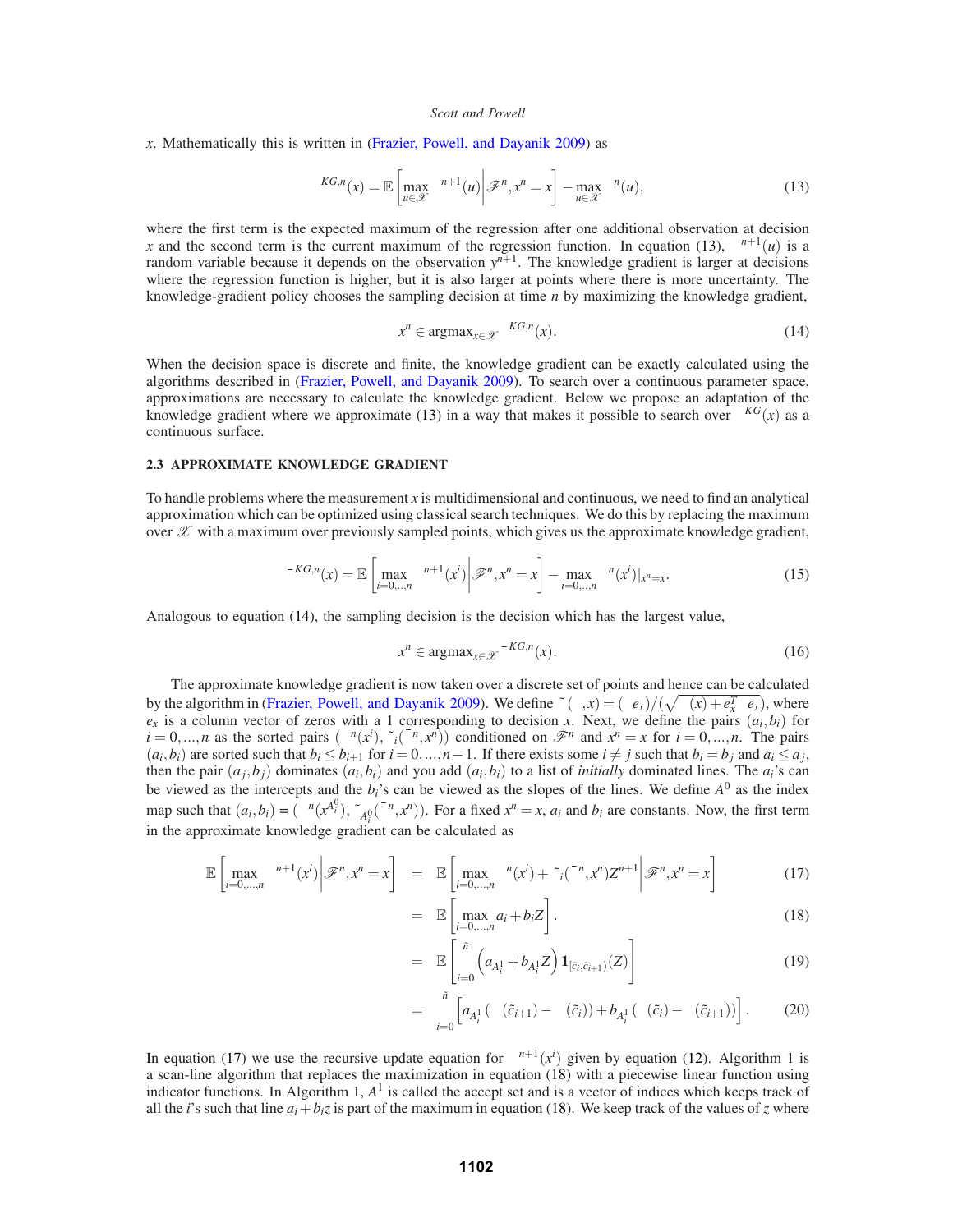Table 1: Summary of Algorithm 1 which expresses  $f(z) = \max_{i=0,\dots,n} a_i + b_i z$  as  $f(z) = \sum_{i=0}^{\tilde{n}} (\tilde{a}_i + \tilde{b}_i z) \mathbf{1}_{[\tilde{c}_i, \tilde{c}_{i+1})}(z)$ .

$$
c_0 = -\infty, c_{n+1} = +\infty, A^1 = [0]
$$
  
\n**for**  $i = 1 : n$   
\n**if**  $(a_i, b_i)$  not initially dominated  
\nloopdone = false  
\n**while** loopdone == false  
\n $j = A^1 (end)$   
\n $c_{j+1} = (a_j - a_i)/(b_i - b_j)$   
\n**if**  $length(A^1) \neq 1 \& c_{j+1} \leq c_{k+1}$  where  $k = A^1 (end - 1)$   
\nDelete last element in  $A^1$ .  
\n**else** add *i* to the end of  $A^1$ .  
\nloopdone = true  
\n**end**  
\n**end**  
\n**end**  
\n**end**  
\n**end**  
\n**end**

the lines intersect in a vector *c*.  $c_{i+1}$  is the largest value of *z* such that line  $a_i + b_i z$  is the maximum in equation (18). In terms of the lines in the accept set  $A^1$ ,  $c_{1+A_i^1}$  is the intersection of  $a_{A_i^1} + b_{A_i^1}$  and  $a_{A_{i+1}^1} + b_{A_{i+1}^1}$  z. Solving for the z such that these lines intersect we get  $c_{1+A_i^1} = (a_{A_i^1} - a_{A_{i+1}^1})/(b_{A_{i+1}^1} - b_{A_i^1})$  for  $i = 1,...,n$ , where  $n$  is the length of  $A^1$  minus one. Also we set  $c_0 = -\infty$  and  $c_{n+1} = +\infty$ . For convenience, we define  $\tilde{a}_i = a_{(A_i^1)}$ ,  $\tilde{b}_i = b_{(A_i^1)}, \tilde{c}_{i+1} = c_{(1+A_i^1)},$  and  $\tilde{c}_0 = -\infty$  for  $i = 0, ..., \tilde{n}$ . Algorithm 1, given in Table 1, efficiently calculates constants  $\tilde{c}_0, \ldots, \tilde{c}_{n+1}$  and the vector of indices,  $A^1$ , so that a function of the form  $f(z) = \max_{i=0,\ldots,n} a_i + b_i z_i$ can be rewritten as  $f(z) = \sum_{i=0}^{n} (a_{A_i^1} + b_{A_i^1} z) \mathbf{1}_{[\tilde{c}_i, \tilde{c}_{i+1})}(z)$ .

In addition, we show how to calculate the gradient of the approximate knowledge gradient,  $\nabla_x \bar{v}^{KG,n}(x)$ , at a fixed  $x \in \mathcal{X}$ . This will allow us to use gradient ascent to maximize the approximate knowledge gradient. Let  $A = A^0[A^1]$ ; *A* contains the indices *i* such that  $(\mu^n(x^{A_i^0}) + \tilde{\sigma}_{A_i^0}(\bar{\Sigma}^n, x^n))z$  is part of the maximum in equation (17) for some value of *z*. The gradient is given by using the chain rule because *a*, *b*, and *c* depend on  $x^n$  and by using the fact that  $\frac{\partial}{\partial x}\Phi(f(x)) = \phi(f(x))\frac{\partial}{\partial x}f(x)$  and  $\frac{\partial}{\partial x}\phi(f(x)) = -\phi(f(x))f(x)\frac{\partial}{\partial x}f(x)$ ,

$$
\nabla_{x} \mathbb{E} \left[ \max_{i=0,\ldots,n} \mu^{n+1}(x^{i}) \middle| \mathcal{F}^{n}, x^{n} = x \right]
$$
\n
$$
= \sum_{i=0}^{\tilde{n}} \left[ \left( \nabla_{x^{n}} \mu^{n}(x^{A_{i}}) \right) \left( \Phi(\tilde{c}_{i+1}) - \Phi(\tilde{c}_{i}) \right) + \left( \nabla_{x^{n}} \tilde{\sigma}_{A_{i}}(\bar{\Sigma}^{n}, x^{n}) \right) \left( \phi(\tilde{c}_{i}) - \phi(\tilde{c}_{i+1}) \right) \right]
$$
\n
$$
+ \sum_{i=0}^{\tilde{n}} \left[ \left( \mu^{n}(x^{A_{i}}) + \tilde{\sigma}_{A_{i}}(\bar{\Sigma}^{n}, x^{n}) \tilde{c}_{i+1} \right) \phi(\tilde{c}_{i+1}) \nabla_{x^{n}} \tilde{c}_{i+1} - \left( \mu^{n}(x^{A_{i}}) + \tilde{\sigma}_{A_{i}}(\bar{\Sigma}^{n}, x^{n}) \tilde{c}_{i} \right) \phi(\tilde{c}_{i}) \nabla_{x^{n}} \tilde{c}_{i} \right]. \tag{21}
$$

The calculation of  $\nabla_{x^n} \tilde{c}_i$  for  $i = 0, ..., \tilde{n} + 1$  is relatively straightforward. An equivalent equation for the  $\tilde{c}_i$ 's which are output from Algorithm 1 is  $\tilde{c}_i = \frac{\tilde{a}_{i-1} - \tilde{a}_i}{\tilde{b}_i - \tilde{b}_{i-1}}$  for  $i = 1, ..., \tilde{n}$  with  $\tilde{c}_0 = -\infty$  and  $\tilde{c}_{\tilde{n}+1} = +\infty$ . Then using the quotient rule we can calculate the following:

$$
\nabla_{x^n}\tilde{c}_i = \begin{cases}\n\frac{(\tilde{b}_i - \tilde{b}_{i-1})(\nabla \tilde{a}_{i-1} - \nabla \tilde{a}_i) - (\tilde{a}_{i-1} - \tilde{a}_i)(\nabla \tilde{b}_i - \nabla \tilde{b}_{i-1})}{(\tilde{b}_i - \tilde{b}_{i-1})^2}, & \text{for } i = 1, ..., \tilde{n} \\
\vec{0}, & \text{for } i = 0, \tilde{n} + 1.\n\end{cases}
$$
\n(22)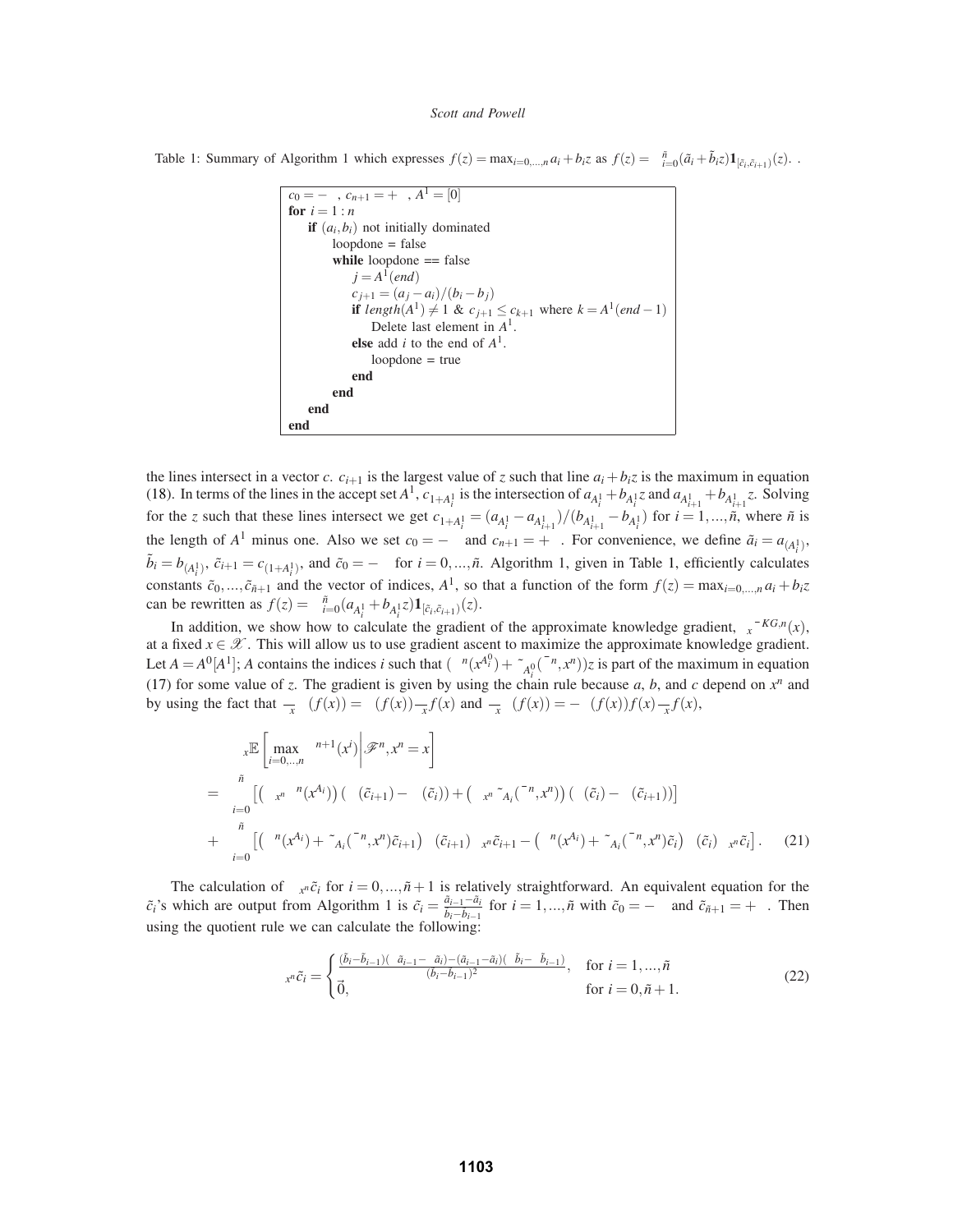Equation (21) also requires calculating  $\nabla_{x^n}\mu^n(x^i)$  and  $\nabla_{x^n}\tilde{\sigma}_i(\bar{\Sigma}^n,x^n)$  for  $i=0,...,n$ . Let  $\vec{0}$  be a column vector of zeros, let  $B \triangleq \sqrt{\lambda(x^n) + e_{x^n}^T \bar{\Sigma}^n e_{x^n}}$ , and let *J*<sup>*n*</sup> be the following matrix of first-order partial derivatives,

$$
J^{n} = \left[ \nabla_{x^{n}} \Sigma^{0}(x^{0}, x^{n}) , \cdots , \nabla_{x^{n}} \Sigma^{0}(x^{n-1}, x^{n}) \right]
$$
\n
$$
-2 \left[ \alpha_{1}(x_{1}^{0} - x_{1}^{n}) \Sigma^{0}(x^{0}, x^{n}) , \cdots , \alpha_{1}(x_{1}^{n-1} - x_{1}^{n}) \Sigma^{0}(x^{n-1}, x^{n}) \right]
$$
\n(23)

$$
= 2\begin{bmatrix} \vdots & \ddots & \vdots \\ \alpha_p(x_p^0 - x_p^n) \Sigma^0(x^0, x^n) & \cdots & \alpha_p(x_p^{n-1} - x_p^n) \Sigma^0(x^{n-1}, x^n) \end{bmatrix} .
$$
 (24)

Then we can write

$$
\nabla_{x^n}\mu^n(x^i) = \begin{cases} \vec{0}, & \text{if } i < n \\ \nabla_{x^n}\mu^0(x^n) + J^n[S^n]^{-1}\tilde{y}^n, & \text{if } i = n. \end{cases}
$$

and

$$
\nabla_{x^n} \tilde{\sigma}_i(\bar{\Sigma}^n, x^n) = \frac{B \nabla_{x^n} e_{x^i}^T \bar{\Sigma}^n e_{x^n} - e_{x^i}^T \bar{\Sigma}^n e_{x^n} \nabla_{x^n} B}{B^2},
$$

where

$$
\nabla_{x^n} e_{x^i}^T \bar{\Sigma}^n e_{x^n} = \begin{cases} 2DIAG(\alpha)(x^i - x^n) \Sigma^0(x^i, x^n) - J^n[S^n]^{-1} \Sigma^0 e_{x^i}, & \text{if } i < n \\ -2J^n[S^n]^{-1} \begin{bmatrix} \Sigma^0(x^0, x^n) \\ \vdots \\ \Sigma^0(x^{n-1}, x^n) \end{bmatrix}, & \text{if } i = n \end{cases}
$$

and

$$
\nabla_{x^n}B = \frac{1}{2}(\lambda(x^n) + \Sigma^n(x^n,x^n))^{-\frac{1}{2}} \left( \nabla_{x^n}\lambda(x^n) - 2J^n[S^n]^{-1} \begin{bmatrix} \Sigma^0(x^0,x^n) \\ \vdots \\ \Sigma^0(x^{n-1},x^n) \end{bmatrix} \right).
$$

We have now shown how to calculate the approximate knowledge gradient in equation (20) and its gradient in equation (21). Detailed derivations for the procedures and equations in the section can be found in (Scott, Frazier, and Powell 2010).

## **2.4 MAXIMIZING THE APPROXIMATE KNOWLEDGE GRADIENT**

Choosing the sampling decision in equation (16) requires care because the knowledge gradient is not a concave function. From observation, the knowledge gradient often has local minima near previously sampled points because the uncertainty near these points is very low. On the other hand, when two points have been sampled, often there is a local maximum in the middle of the points where the uncertainty is still large. Based on these observations and because equation (21) gives us the gradient of the approximate knowledge gradient, we propose a multistart gradient ascent algorithm started at the midpoints of every possible pair of previously sampled points. Each gradient ascent has a fixed stepsize chosen such that the magnitude of the initial step is one fourth the Euclidian distance between the pair of previously sampled points to ensure the gradient ascent algorithm does not immediately leave the region of interest. Each gradient ascent algorithm will converge to a local maximum. Afterwards, we take the maximum of all the local maxima to get an approximation of the maximum of the approximate knowledge gradient. Finding the exact maximum is not critical since this optimization problem is just to determine the next sampling decision.

## **2.5 PARAMETER ESTIMATION DETAILS**

Our observations,  $y^1, ..., y^n$ , come from a multivariate normal distribution and hence we can easily write the likelihood. Assuming that the variance of the observation noise is a constant,  $\lambda$ , and the initial mean,  $\mu^0(x)$ , is a constant,  $\mu^0$ , the likelihood can easily be written as,

$$
L_{\hat{y}}(\alpha,\beta,\lambda,\mu^{0}) = (2\pi)^{-n/2} |\Sigma^{0} + \lambda I|^{-1/2} \exp\left(-\frac{1}{2}(\hat{y} - \mu^{0} \mathbf{1})^{T} (\Sigma^{0} + \lambda I)^{-1} (\hat{y} - \mu^{0} \mathbf{1})\right),
$$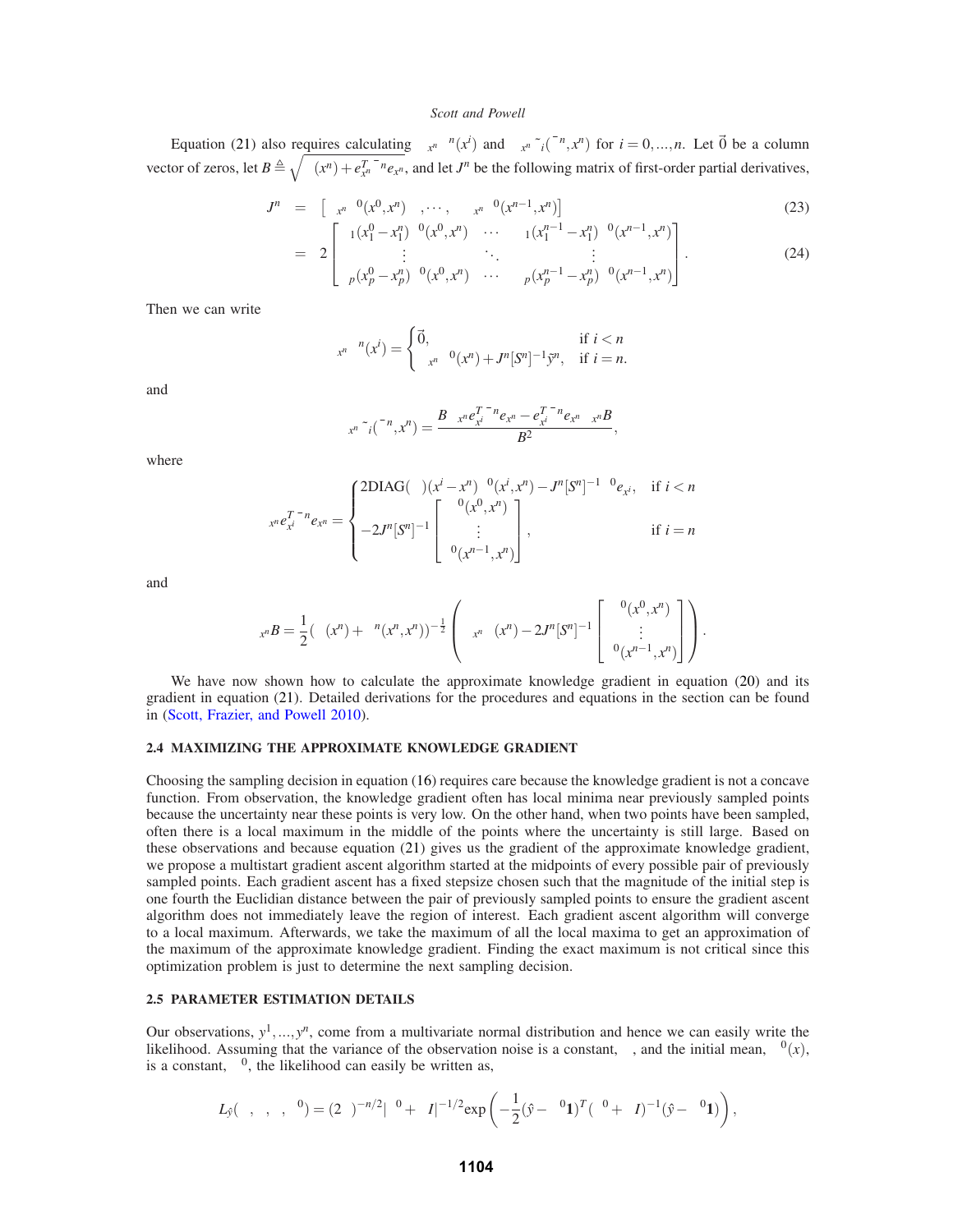```
Table 2: AKG Policy.
```

```
for n = 0, ..., N - 1Choose sampling decision: x^n \in \arg \max_{x \in \mathcal{X}} \overline{v}^{\text{KG},n}(x).
      Get noisy observation \hat{y}^{n+1} of function at x^n.
      Update the regression, \mu^{n+1} and \Sigma^{n+1}.
end
Implement x^* \in \arg \max_{x \in \mathcal{X}} \mu^N(x).
```
where **1** is a  $n \times 1$  column vector of ones and  $\hat{y} = \begin{bmatrix} \hat{y}^1 & \cdots & \hat{y}^n \end{bmatrix}^T$ . For the numerical work in this paper we use maximum likelihood estimation, although maximum a posteriori or other methods for estimating the parameters of a multivariate normal distribution are appropriate.

## **2.6 OUTLINE OF APPROXIMATE KNOWLEDGE GRADIENT POLICY**

As outlined in (Scott, Frazier, and Powell 2010), the approximate knowledge gradient policy samples the maximum of the approximate knowledge gradient after every iteration in order to sequentially choose our *N* sampling decisions. Table 2 shows the approximate knowledge gradient policy. If necessary, an initial Latin hypercube sampling design (LHS) may be used to estimate the parameters. After our *N* observations, the natural choice for the implementation decision is to choose the decision we believe is best by maximizing  $\mu^N(x)$ , however this could be modified if we were risk adverse and were less inclined to implement decisions with high uncertainty.

## **2.7 CONVERGENCE OF APPROXIMATE KNOWLEDGE GRADIENT POLICY**

The approximate knowledge gradient policy is a myopic policy by design, but it does not get stuck at a local maximum. The following assumptions are sufficient to show that as the number of iterations goes to infinity, our uncertainty of the function decrease to zero for every decision. In the proof we assume the observation noise is constant, the regression is bounded, and  $\mu$ () does not become perfectly does not become perfectly correlated at two distinct decisions:

**Assumption 1.**  $\lambda(x) = \lambda$ 

**Assumption 2.** limsup<sub>*n*→∞</sub>  $|\mu^n(x) - \mu^n(u)|$  *is bounded for every x,u*  $\in \mathcal{X}$  *almost surely.* 

**Assumption 3.** *For any*  $x \neq u$ *,*  $\exists c$  *s.t.* limsup<sub>*n*→∞</sub>  $|Corr^n(\mu(x), \mu(u))| \leq c < 1$  *almost surely.* 

With these assumptions, (Scott, Frazier, and Powell 2010) shows that the approximate knowledge gradient policy will find the maximum of the function, formally written in the following theorem.

**Theorem 4.** *Under the Approximate Knowledge Gradient Policy, if Assumptions 1-3 are satisfied, then*  $\lim_{n\to\infty}$  *Var<sup>n</sup>*[ $\mu(x)$ ] = 0 *for all x*.

The proof begins by showing that for any accumulation point of the policy we become certain of the function at the accumulation point,  $\lim_{n\to\infty} \frac{Var^n(\mu(x^{acc}))}{=0}$ . A formal argument is then used to show  $\liminf_{n\to\infty} \sup_{x\in\mathcal{X}} \bar{v}^{\text{KG},n}(x) = 0$  for every sample path, followed by a proof by contradiction based on the fact that having  $\lim_{n\to\infty} Var^n[\mu(x)] > 0$  would result in sufficiently large approximate knowledge gradients. Although this theorem says nothing about the rate of convergence, it would be a weakness to lack this property.

# **3 NUMERICAL EXPERIMENTS**

In this section we compare the approximate knowledge gradient policy (AKG) with sequential kriging optimization (SKO) from (Huang, Allen, Notz, and Zeng 2006). We first compare them on maximizing Gaussian processes in the presence of noise since both algorithms are based on Gaussian process regression. Finally, we compare them, along with LHS, on calibrating an airline simulator.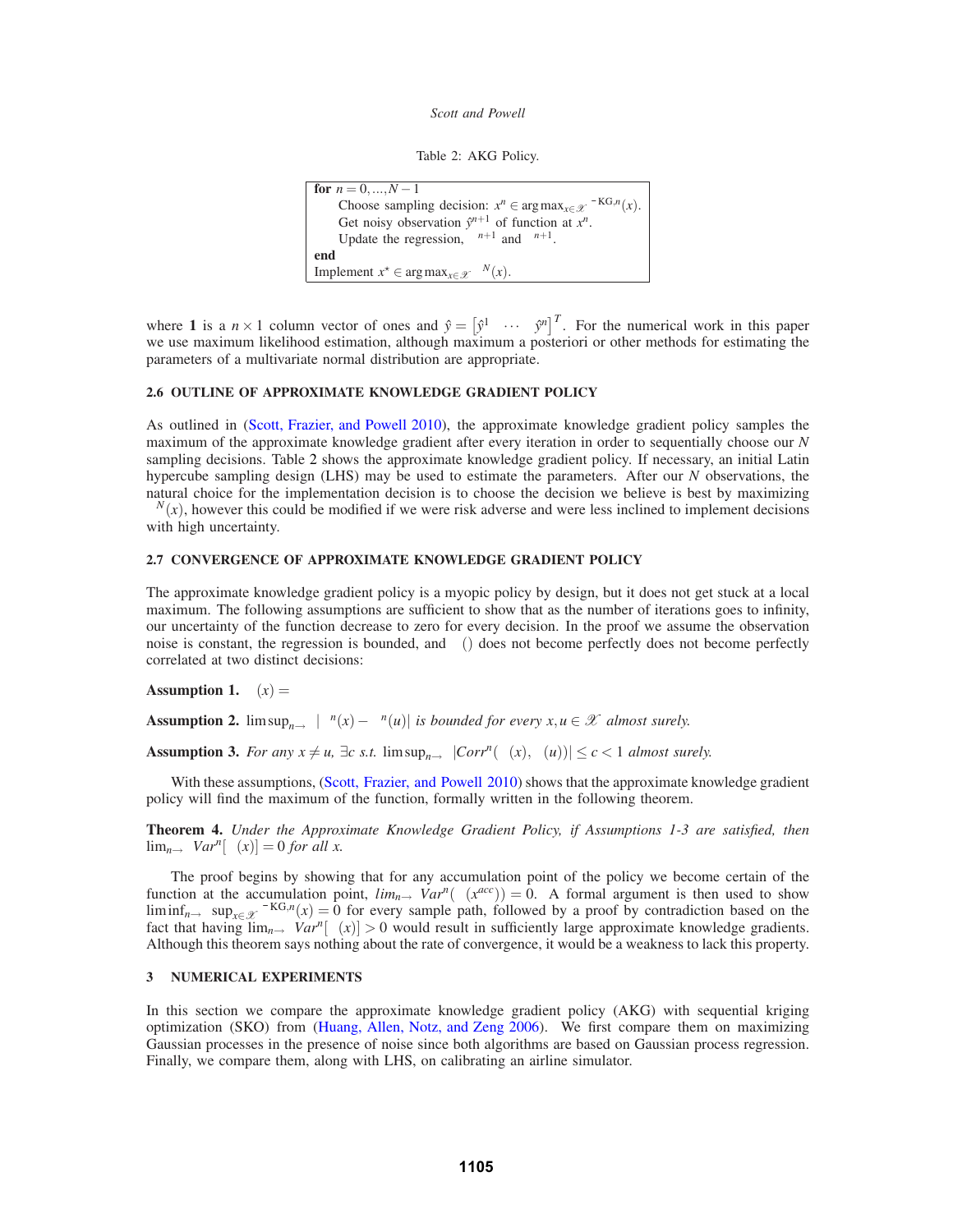|                                   |                  | AKG    |                       |         | <b>SKO</b> |                       |         |
|-----------------------------------|------------------|--------|-----------------------|---------|------------|-----------------------|---------|
| <b>Test Function</b>              | $\sqrt{\lambda}$ | E(OC)  | $Std(\mathbb{E}(OC))$ | Med(OC) | E(OC)      | $Std(\mathbb{E}(OC))$ | Med(OC) |
| GP ( $\alpha = .1, \beta = 100$ ) | $\sqrt{.1}$      | .0076  | .0057                 | .0000   | .0195      | .0041                 | .0043   |
| $\sigma = 8.417$                  | $\sqrt{1.0}$     | .0454  | .0243                 | .0018   | .0888      | .0226                 | .0182   |
|                                   | $\sqrt{10.0}$    | .3518  | .0587                 | .0337   | .2426      | .0216                 | .0535   |
| GP $(\alpha = 1, \beta = 100)$    | $\sqrt{.1}$      | .0077  | .0022                 | .0000   | .0765      | .0311                 | .0000   |
| $\sigma = 9.909$                  | $\sqrt{1.0}$     | .0270  | .0045                 | .0000   | .1993      | .0486                 | .0255   |
|                                   | $\sqrt{10.0}$    | .4605  | .1028                 | .0489   | .6225      | .0669                 | .1558   |
| GP ( $\alpha = 10, \beta = 100$ ) |                  | .1074  | .0259                 | .0000   | .5302      | .0799                 | .0000   |
| $\sigma = 10.269$                 | $\sqrt{1.0}$     | .1846  | .0286                 | .0000   | .6638      | .0839                 | .0839   |
|                                   | $\sqrt{10.0}$    | 1.0239 | .1021                 | .1415   | 1.8273     | .1450                 | .6290   |

Table 3: Performance on Gaussian processes where the observations contain normally distributed noise with variance  $\lambda$ . Bold means that the value is statistically significantly different from the competition.

### **3.1 PERFORMANCE ON GAUSSIAN PROCESS TEST FUNCTIONS**

We generate one-dimensional Gaussian processes over a 300 point grid on the interval [0,15] with the covariance function given in equation (3). Each algorithm is run for 50 observations and each observation contains normally distributed noise with variance  $\lambda$ . We define the opportunity cost as the difference between the true maximum and the truth of the decision we believe is the best;  $OC = \max_x \mu(x) - \mu(x^*)$ , where  $x^*$  is the implementation decision. Thus the closer the opportunity cost is to zero, the better. Table 3 summarizes the results of each algorithm with different covariance function parameters and levels of observation noise. Each row corresponds to 500 sample paths, and the bold numbers are significantly better using Welch's t-test at the .05 level. The first 4 sampling decisions for each algorithm are chosen using an LHS design in order to estimate the parameters. At that point the algorithms begin and MLE parameter estimation is done after every observation. Table 3 shows some significant benefits for the approximate knowledge gradient policy on Gaussian processes.

# **3.2 AIRLINE CALIBRATION**

We now demonstrate the approximate knowledge gradient policy on a particular calibration problem of the form given by equations (1) and (2). An industrial computer model simulates one month of a business jet's operations which involves customers' demands for airplanes, crew scheduling, ferrying, and unexpected airplane repairs; the model takes approximately fifteen minutes to simulate a month of the company's operations once. After the program simulates the month of the operations one time, it outputs a set of statistics summarizing the behavior of the company over the month. The statistics of interest include the percentage of airplanes upgraded,  $G_1(x)$ , and the percentage of airplanes downgraded,  $G_2(x)$ ; if the company cannot provide the exact airplane model requested by the customer, the company can upgrade or downgrade the customer's demand by providing a better or worse plane (each airplane is given a quality number based on its size and age). The other important output statistics are three utilities  $(G_3(x), G_4(x), G_5(x))$  which are observable percentages based on the airlines operations. In order for the simulator to be useful, these output statistics should match the previous month's operations of the company fairly closely. The actual statistics of the company are given, and we call them our target goals, *g*1,....,*g*5.

Before each run of the simulator, we may choose the parameter settings, *x*, of the simulator. For our particular problem we are allowed to set the maximum the plane can be downgraded,  $x_1$ , or upgraded,  $x_2$ . Parameters  $x_3$  and  $x_4$  are the simulator's scaling factors for the penalties for downgrading and upgrading a customer's demand; the company provides the customer with an airplane as similar to their request as possible. The last parameter,  $x_5$ , controls the simulator's amount of ferrying (flying airplanes without passengers). The company can fly planes without passengers in order to strategically place airplanes and crew in more useful locations.

Our calibration problem requires solving the optimization problem in equation (2). Since each run of the simulator requires fifteen minutes, we limit ourselves to 50 iterations to determine the best parameter settings.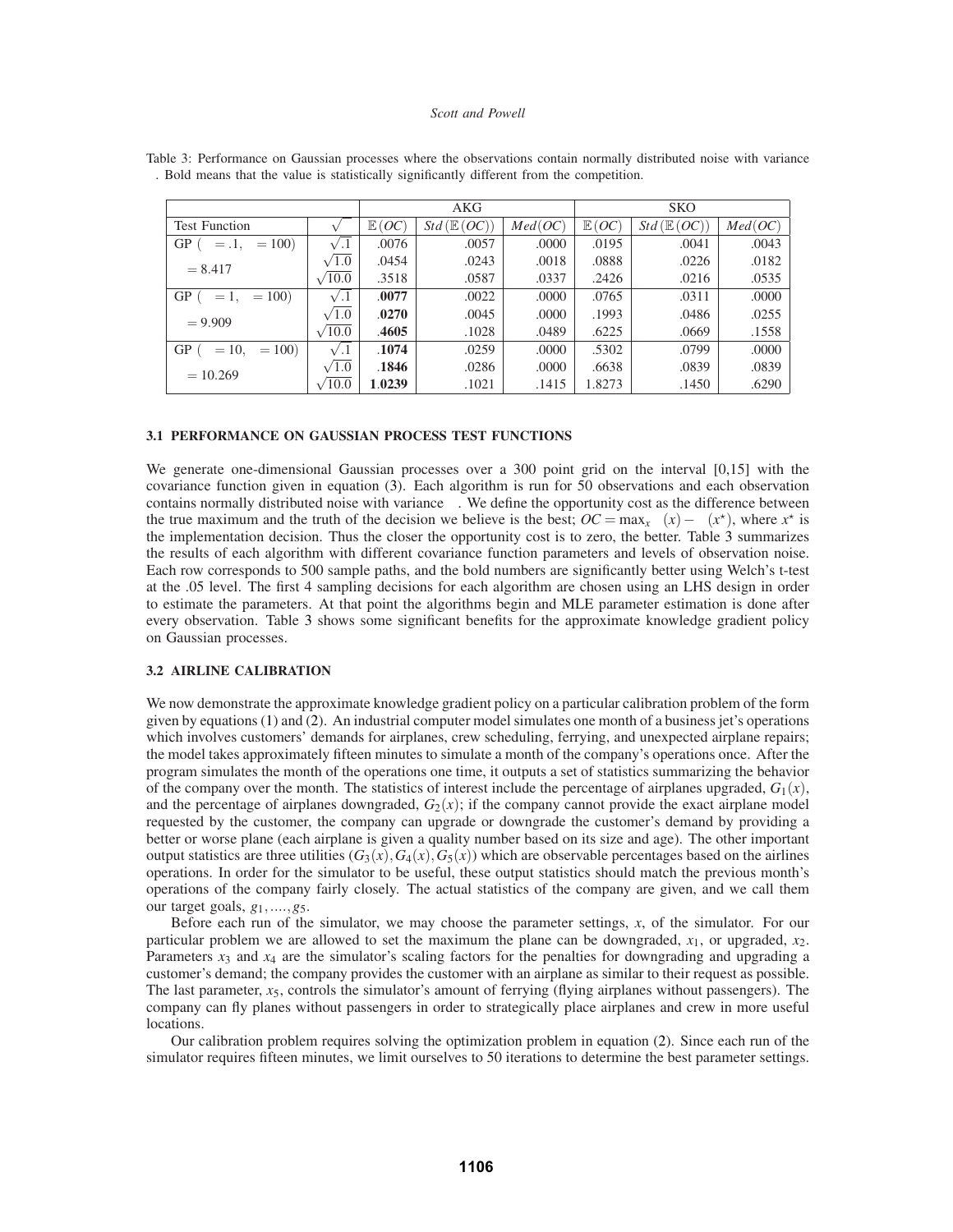#### **3.3 PERFORMANCE ON CALIBRATION PROBLEM**

In this section we compare the algorithms for calibrating the airline simulator. Based on knowledge of plausible parameter values, we specify our domain by requiring  $x_1 \in [0, 35.0]$ ,  $x_2 \in [0, 4]$ ,  $x_3 \in [20, 60]$ ,  $x_4 \in [0, 4]$ ,  $x_5 \in [0,60]$ , and the target goals for the output statistics in the objective are set to be  $g_1 = 40$ ,  $g_2 = 4$ ,  $g_3 = 60$ ,  $g_4 = 60$ , and  $g_5 = 60$ . For the AKG and SKO, the first 12 observations were chosen by an LHS design in order to obtain MLE estimates of the parameters of the covariance function in equation (3) which are the variance of the observation noise,  $\lambda$ , and the initial mean,  $\mu^0$ .

We would like the objective given by equation (1), which is negative, to be as large as possible, although an objective of zero is not necessarily achievable by the simulator. For LHS, the implementation decision,  $x^*$ , is chosen simply as the sampling decision with the largest (best) observation. For *AKG* in these numerical tests the implementation decision is chosen in the same way as SKO; (Huang, Allen, Notz, and Zeng 2006) gives a exponential utility maximization argument to suggest using  $x^* = \arg \max_{x^0, \dots, x^{n-1}} \mu^n(x) - \sqrt{\sum^n (x, x)}$  for the implementation decision. This avoids implementation decisions with very large uncertainty that  $\max_x \mu^n(x)$ may occasionally give.

Figure 1 shows the results of the the algorithms calibrating the simulator, each with 50 observations from the simulator. Each algorithm was run five times, and the five sample paths of the objective are plotted. To produce Figure 1, the estimates of the objective are obtained after the algorithm has run by going back and running the simulator at each of the implementation decisions. The Latin hypercube sampling design appears to have a steadily increasing objective. SKO and AKG have similar performances, although they both appear better than LHS. The output statistics,  $G_1$  through  $G_5$ , are all on the scale of 0-100. Limited sample paths are available due to the time-consuming nature of the simulator, but we can visually conclude that the AKG policy is a competitive algorithm.



Figure 1: We show the performance of the algorithms on the calibration problem. The estimates of the objective of each algorithm are shown from five sample paths.

We now briefly examine the first sample path of the AKG algorithm by plotting where it sampled as well as how the output statistics of the implementation decisions improve as the number of sampled decisions increases. Figure 2 shows where the policy is sampling in each of the five dimensions. The final implementation decision for this sample path is  $x = [20.4, 0.40, 44.5, 0.16, 51.68]^T$ . Looking at the histograms in Figure 2, we see that for each dimension of *x* the AKG policy has explored much of the decision space, but has also spent additional time sampling near the final implementation decision.

# **4 CONCLUSION**

We describe an adaptation of the knowledge gradient for continuous measurement choices, which is then run on test functions and later used for calibrating an industrial simulator. In both scenarios the approximate knowledge gradient is found to be a competitive policy base on the value of an additional measurement. The approximate knowledge gradient policy is a viable method with nice convergence properties that sequentially chooses different parameter settings in order to optimize continuous parameters with a limited number of noisy runs.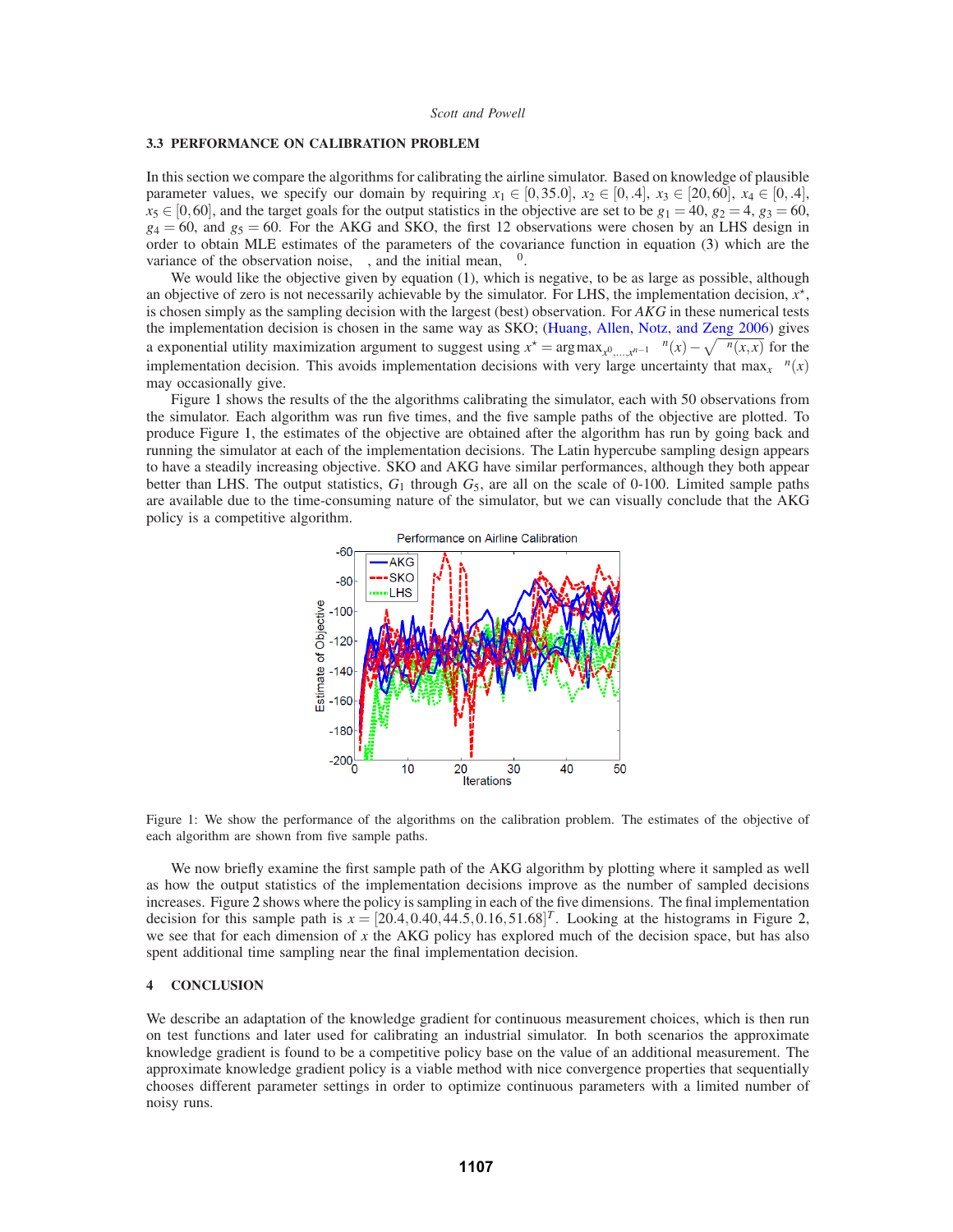

Figure 2: Frequency histograms showing where the AKG policy sampled in each dimension for a particular sample path.

# **REFERENCES**

Cressie, N. 1990. The origins of kriging. *Mathematical Geology* 22 (3): 239–252.

- Frazier, P., W. B. Powell, and S. Dayanik. 2009. The knowledge gradient policy for correlated normal beliefs. *INFORMS Journal on Computing* 21:599–613.
- Huang, D., T. Allen, W. Notz, and N. Zeng. 2006. Global optimization of stochastic black-box systems via sequential kriging meta-models,. *Journal of Global Optimization* 34:441–446.
- Jones, D., M. Schonlau, and W. Welch. 1998. Efficient global optimization of expensive black-box functions. *Journal of Global Optimization* 13:455–492.
- Kleijnen, J. P. 2009. Kriging metamodeling in simulation: A review. *European Journal of Operations Research* 192:707–716.
- Kushner, H. J. 1964. A new method of locating the maximum point of an arbitrary multipeak curve in the presence of noise. *Journal of Basic Engineering* 86:97–106.
- Locatelli, M. 1997, January. Bayesian algorithms for one-dimensional global optimization. *Journal of Global Optimization* 10 (1): 57–76.
- Matheron, G. 1963. Principles of geostatistics. *Economic Geology* 58:1246–1266.
- Meinhold, R., and N. Singpurwalla. 1983. Understanding the Kalman Filter. *The American Statistician* 37 (2): 123–127.
- Mockus, J. 1993, June. Application of bayesian approach to numerical methods of global and stochastic optimization. *Journal of Global Optimization* 4 (4): 347–365.
- Rasmussen, C., and C. Williams. 2006. *Gaussian processes for machine learning*. MIT Press.
- Sacks, J., W. Welch, T. Mitchell, and H. Wynn. 1989. Design and analysis of computer experiments. *Statistical Science* 4:409–423.
- Scott, W., P. Frazier, and W. Powell. 2010. The correlated knowledge gradient for maximizing expensive continuous functions with noisy observations using gaussian process regression.
- Zhilinskas, A. G. 1975, January. Single-step bayesian search method for an extremum of functions of a single variable. *Cybernetics and Systems Analysis* 11 (1): 160–166.

## **AUTHOR BIOGRAPHIES**

**Warren R. Scott** is a fourth year graduate student in the Operations Research and Financial Engineering Department at Princeton University. His research interests include optimal learning, simulation optimization, and optimizing noisy functions over a continuous decision space. His email address is <wscott@princeton.edu>.

**Warren B. Powell** is a professor in the department of Operations Research and Financial Engineering at Princeton University, where he has taught since 1981. He is director of CASTLE Laboratory which specializes in stochastic optimization for problems in transportation, energy, and health. He has authored/coauthored over 150 refereed papers and is the author of Approximate Dynamic Programming, published by John Wiley. His